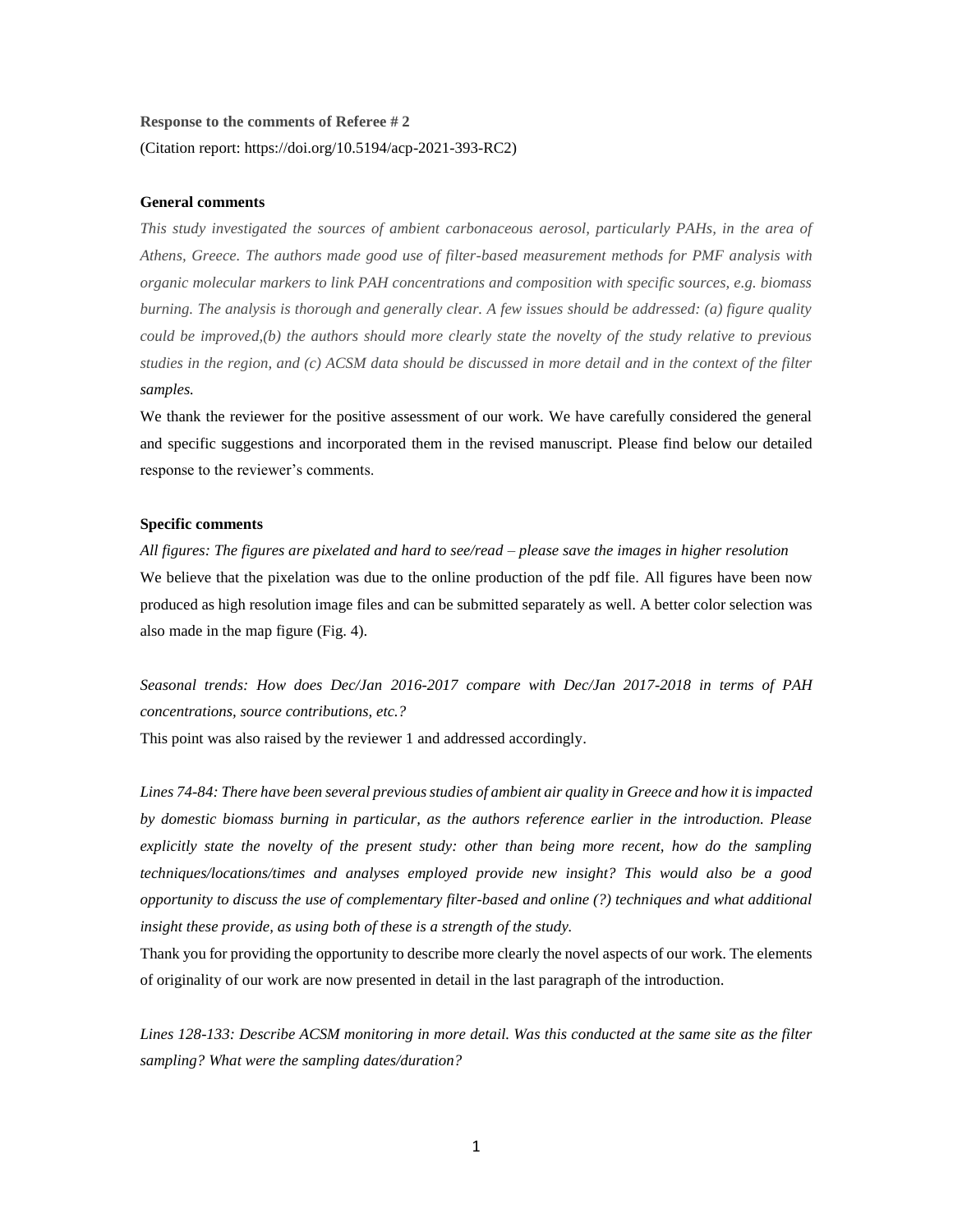More details on ACSM measurements (operating principle, QA/QC, PMF methodology etc.) are provided in the revised manuscript.

*Lines 133-136: Describe the method used to apportion BC into fossil fuel and wood burning contributions, as this is a secondary calculation for interpretation rather than primary data from the instrument* The Aethalometer model (Drinovec et al., 2015; Sandradewi et al., 2008) that is used internally by the AE33 7-*λ* aethalometer to apportion BC into source-specific components, is now briefly described.

*Lines 180-183: Include numbers from this study for reference, and change "which however included 7" to "7 of which were"*

We included indicative numbers and also discussed that the cited study reported street-site concentrations higher by 44 and 55% compared to urban background sites, for Σ-PAHs and BaP, respectively.

*Figure 1: Stacked bar plots with this many different categories/colors do not provide useful information. I*  recommend presenting the individual PAH concentrations in a table, which would facilitate direct *comparisons with other data sets in the future. The barplot could instead show monthly averages of HMW/MMW/LMW PAHs using the same colors as in the pie charts below, which would provide the reader with an overview of both absolute and relative concentrations of general PAH categories.* The figure was redesigned according to the suggestions of the reviewer.

*Lines 234-242: Why is the ACSM data only discussed here? If it is included in the manuscript, it should be discussed further: for example, how the ACSM SoFi and filterbased PMF source apportionment compare, and the temporal trends in ACSM data. Which ACSM sources would likely include PAHs based on chemical signatures, and do these source contributions correspond to PAH concentrations? Also, clarify exactly what m/z 60 and 73 are thought to represent (for readers less familiar with AMS data). Do they correspond with filter-based levoglucosan measurements?*

Regarding the potential inclusion of PAHs in ACSM measurements based on the mass spectrometric chemical signatures, that is suggested by the reviewer, we note that the upper *m/z* peak that is detected by our Q-ACSM is *m/z* 140 and therefore it wasn't possible to associate specific fragments with PAHs (naphthalene at *m/z* 128 is used by the ACSM as an internal standard to monitor detector performance) (Ng et al., 2011). The identification of distinctive PAH *m/z* signals in mass spectra has been reported by measurements with more advanced instrumentation, such as the ToF-ACSM (Zheng et al., 2020) and aerosol mass spectrometers (AMS) (Dzepina et al., 2007; Herring et al., 2015).

However, following his/her suggestion, we included in the revised manuscript additional ACSM data and performed correlation analysis with the source contributions from filter-based PMF, to explore commonalities in the temporal variabilities of the two approaches. The above analysis was incorporated in the revised manuscript.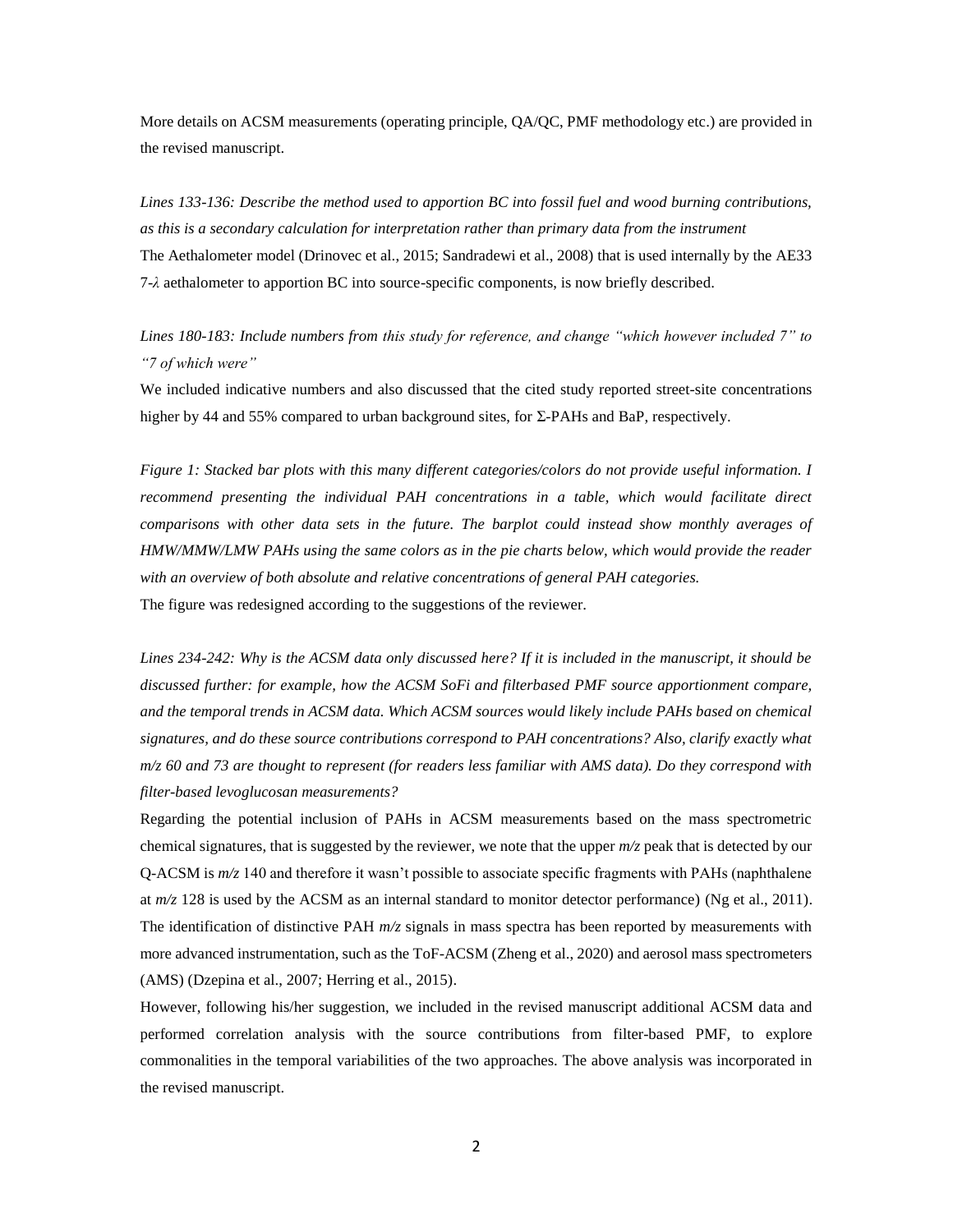## *Lines 293-295: How was CO measured?*

CO was measured using a reference-grade NDIR monitor (APMA 360, Horiba Inc.). All details regarding measurement of regulatory pollutants are now included in the last paragraph of section 2.2.

*Figure 3: Given that the carcinogenic risk of PAHs is summarized in the analysis as BaP equivalents, what is the purpose of showing both "c" and "d" pies (carcinogenic PAHs and BaPeq)? Though individual PAHs have differing degrees of toxicity, the numbers end up being very similar between c and d, so it doesn't seem necessary to present both in the main manuscript. Individual pies for OC and EC apportionment would be more interesting from a chemical perspective. It would also be helpful to label each pie with a short title, in addition to the more detailed descriptions in the figure legend.*

The Figure was amended according to the suggestion of the reviewer, omitting panel (c). Pie charts for source contributions to OC, EC were included in the supplement (since these are already shown in the source profiles of Figure 2).

#### **Technical corrections**

*Line 26: Change "effective" to "present"*

Amended.

*Line 27: Change "lead" to "leads"*

Amended.

*Line 32: This refers to total measured PAHs? Clarify*

It refers to the ensemble of the 12 PAHs included in the PMF analysis. It is now specified.

*Line 41: Add "such as" before "power and industrial plants"*

Amended.

*Line 46: Change "Particular PAH members" to "Several PAHs"*

Amended.

*Line 49: BaP equivalents? Clarify.*

While the directive highlights the necessity of measurements for additional PAHs, the set target value refers only to BaP, which is selected as a marker for the carcinogenic risk of polycyclic aromatic hydrocarbons in ambient air. The part was clarified.

*Lines 54-56: Wouldn't it make sense to cite Saffari et al 2013 here, too?*

We agree, this was indeed the first publication to directly address the RWB issue in Greek cities. It is now included.

*Lines 178-180: Need references*

We added references to (Andreou and Rapsomanikis, 2009; Mantis et al., 2005) that measured at traffic sites and also to (Pateraki et al., 2019) where the urban industrial site recording the highest concentrations (Table S3) is in fact close to a major avenue in the center of Athens.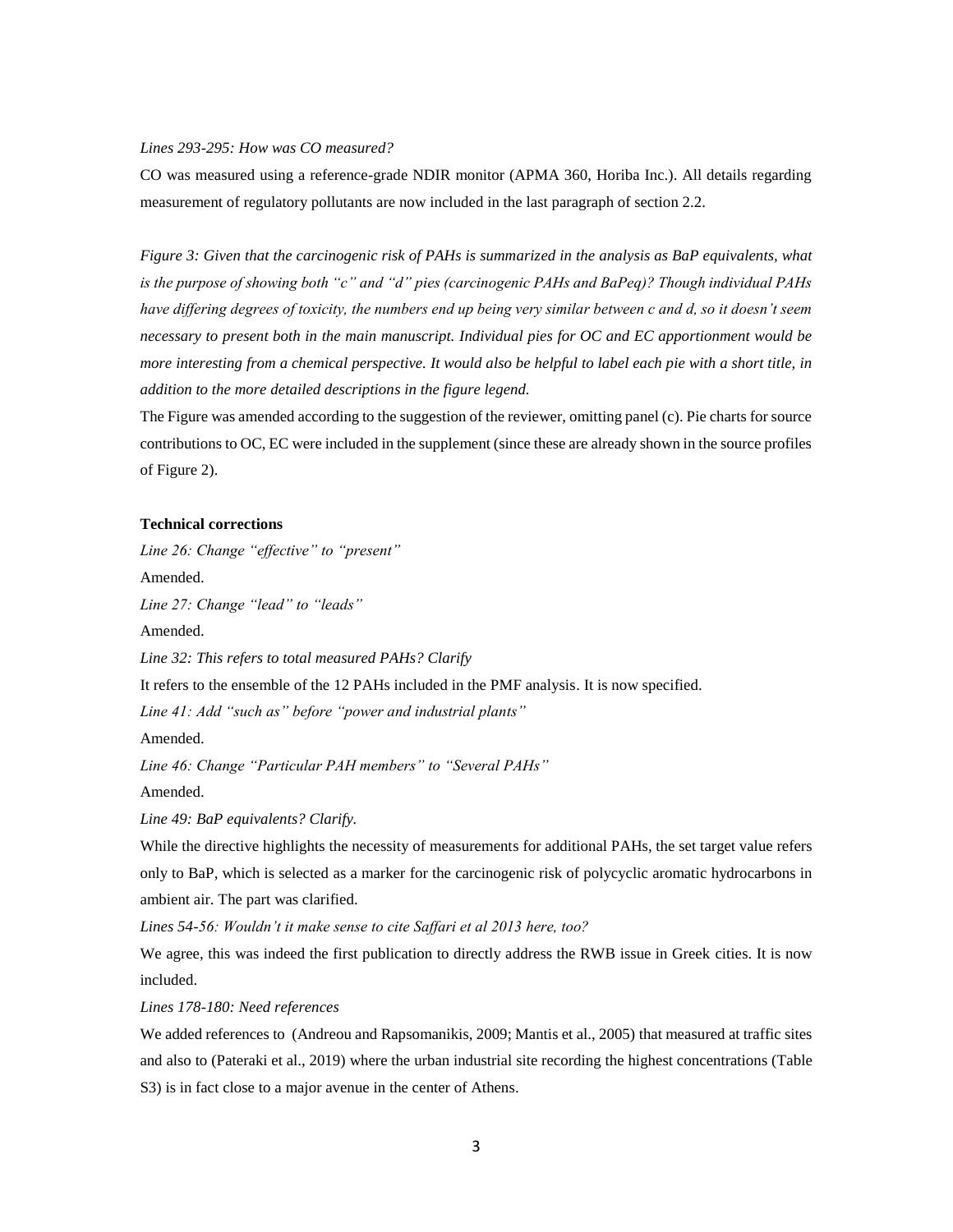*Lines 329-330: Change "time-series" to "from non-local sources" (I believe that is what this is referring to, but currently it is unclear)*

Amended.

*Line 336: change "lighter members" to "LMW PAHs"*

Amended.

*Lines 382-383: "transport" should be followed by a semicolon (;), not a comma (,) and "its variability and origin" should be "their variability and origins"*

Amended.

*Line 414: Shouldn't BaPeq be written with a subscript, i.e. BaPeq? (here and throughout the rest of the manuscript)*

Amended.

*Line 441: Do "GAA" and "central Athens basin" refer to the same region? If not, clarify, and if so, be consistent*

The GAA includes areas outside of the central Athens basin, namely the Thriassion Plain to the west and the Mesogeia Plain to the east. That is why we mention in section 2 that it has a larger population (3.8 million), compared to the 3 million stated in Line 441. We chose to make the projection just for the population of the Athens basin because we can't claim that levels at Thissio are representative of conditions in the Thriassion (industrial area) or Mesogeia (mostly rural background conditions).

#### **References**

Andreou, G. and Rapsomanikis, S.: Polycyclic aromatic hydrocarbons and their oxygenated derivatives in the urban atmosphere of Athens, J. Hazard. Mater., 172(1), 363–373, doi:10.1016/j.jhazmat.2009.07.023, 2009.

Drinovec, L., Močnik, G., Zotter, P., Prévôt, A. S. H., Ruckstuhl, C., Coz, E., Rupakheti, M., Sciare, J., Müller, T., Wiedensohler, A. and Hansen, A. D. A.: The "dual-spot" Aethalometer: An improved measurement of aerosol black carbon with real-time loading compensation, Atmos. Meas. Tech., 8(5), 1965–1979, doi:10.5194/amt-8-1965-2015, 2015.

Dzepina, K., Arey, J., Marr, L. C., Worsnop, D. R., Salcedo, D., Zhang, Q., Onasch, T. B., Molina, L. T., Molina, M. J. and Jimenez, J. L.: Detection of particle-phase polycyclic aromatic hydrocarbons in Mexico City using an aerosol mass spectrometer, Int. J. Mass Spectrom., 263(2–3), 152–170, doi:10.1016/j.ijms.2007.01.010, 2007.

Herring, C. L., Faiola, C. L., Massoli, P., Sueper, D., Erickson, M. H., McDonald, J. D., Simpson, C. D., Yost, M. G., Jobson, B. T. and VanReken, T. M.: New Methodology for Quantifying Polycyclic Aromatic Hydrocarbons (PAHs) Using High-Resolution Aerosol Mass Spectrometry, Aerosol Sci. Technol., 49(11), 1131–1148, doi:10.1080/02786826.2015.1101050, 2015.

Mantis, J., Chaloulakou, A. and Samara, C.: PM10-bound polycyclic aromatic hydrocarbons (PAHs) in the Greater Area of Athens, Greece, Chemosphere, 59(5), 593–604, doi:10.1016/j.chemosphere.2004.10.019,